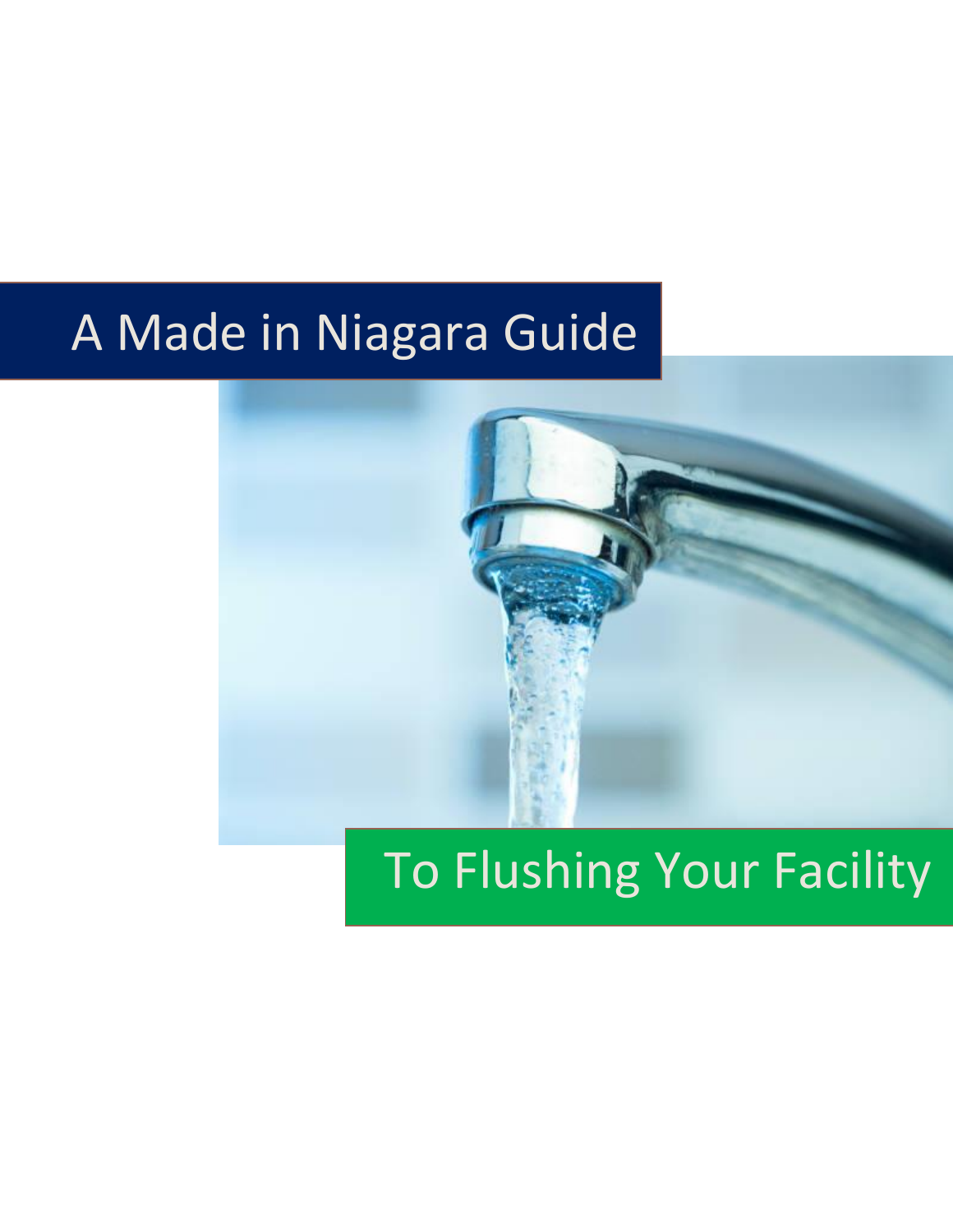## <span id="page-1-0"></span>**Introduction**

When a building is not in use/ limited use and the building water system is not actively maintained, the water becomes stagnant within your facility. This can lead to a variety of mechanical and health related issues.



Including but not limited to:

- **Microbial or pathogen growth**
- **Disinfection by-product build up in stagnant water**
- **Pump failure**
- **Pipe Failure**
- **Discoloured water (cold and hot)**

To help get your facility back online or at full capacity, the following is intended to assist you through that process. This guideline is not a specific procedure but rather a guide to assist your other procedures and maintenance activities.

This document also contains links and resources you may find helpful within the appendix.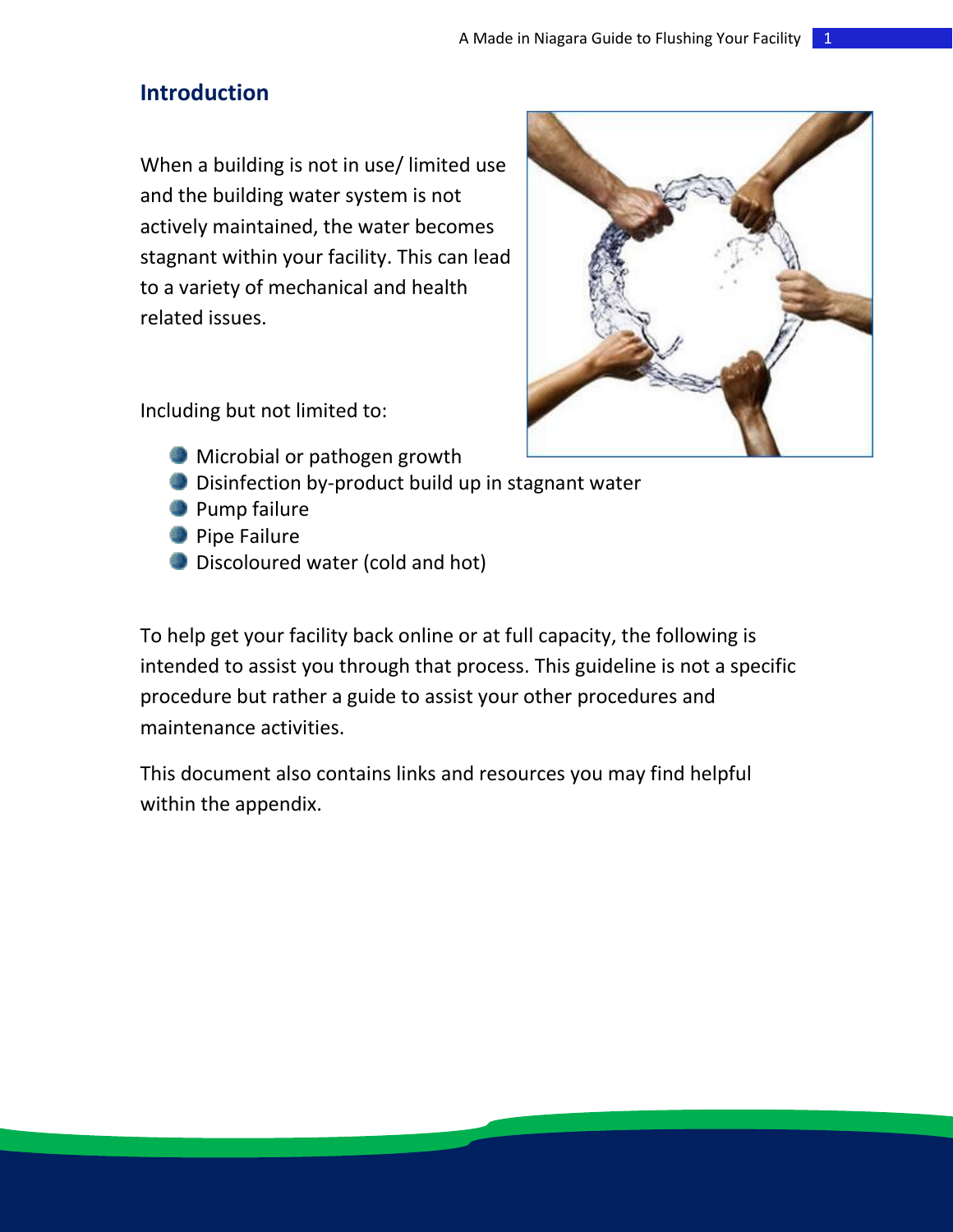## <span id="page-2-0"></span>**Contents**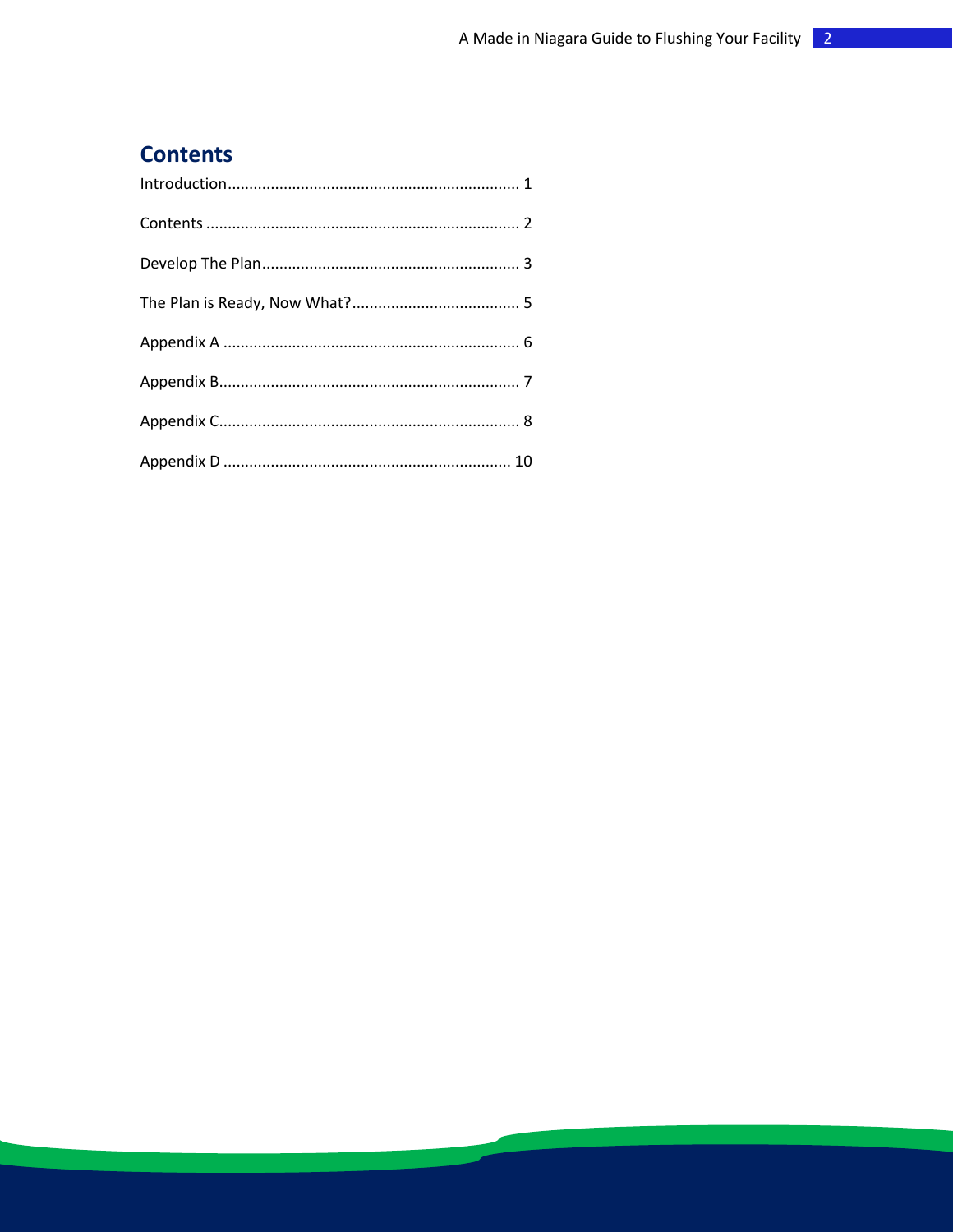## <span id="page-3-0"></span>**Develop The Plan**

To mitigate issues within your facility, take some time to develop a plan focused around fixture flushing, maintenance checks and equipment that is essential to the operation of your facility.



When developing your facility's

plan, keep in mind each facility is unique – a one size fits all approach may not be appropriate.

Your plan should include at minimum some of the following items:

- I Identify your critical valves, pumps, tanks and other systems that are essential to the operation of your facility.
	- Have access to your facility's mechanical plans or sketch your own
- **Review your facility's water service size and the size of the various** waterlines in your facility. Appendix A provides guidance on how to measure this.
	- Larger services and waterlines will need more flushing time
- I Identify and document the location and operating temperature of boilers and hot water tanks, ensure hot water is being heated to minimum of 60 ˚C or 140 ˚F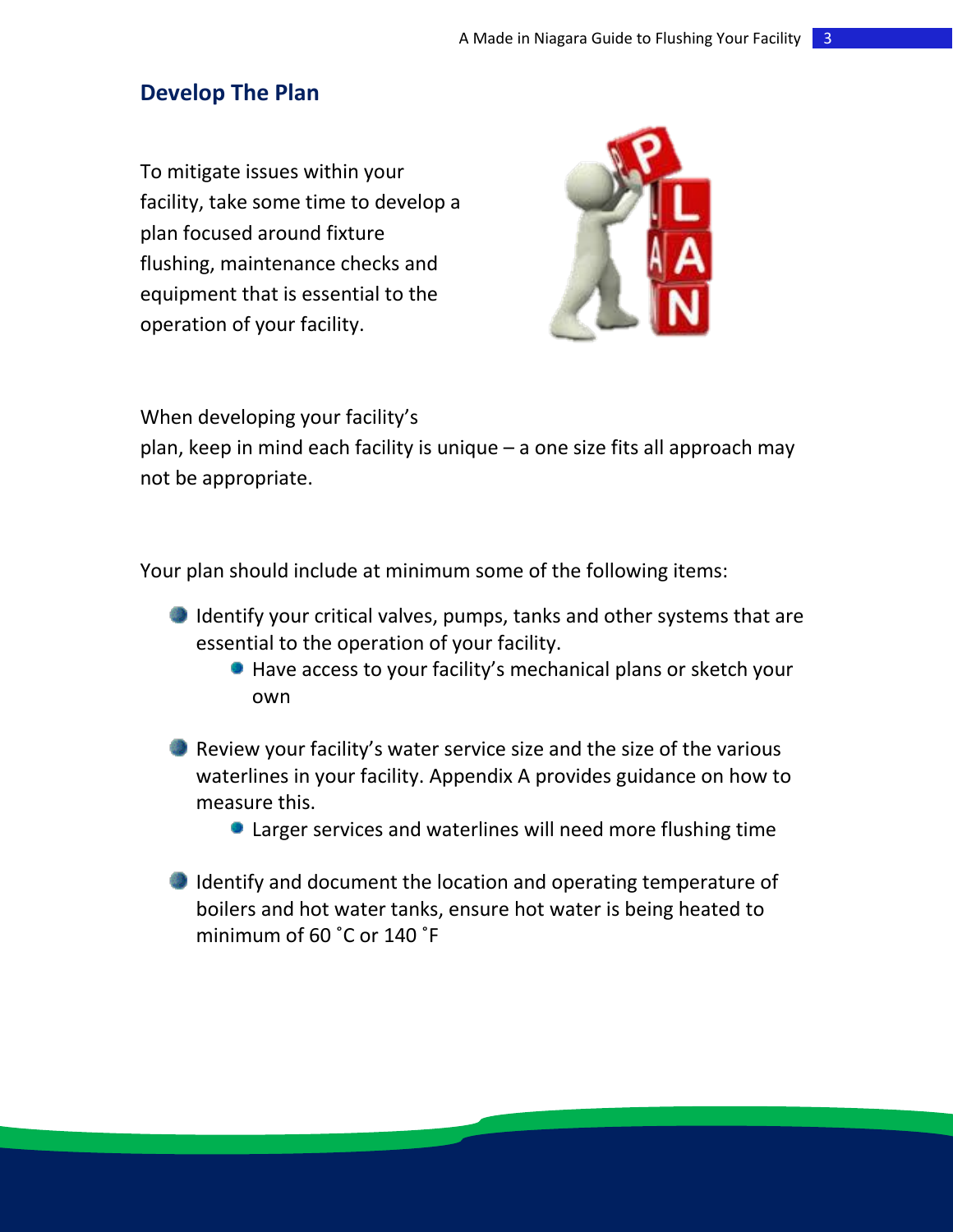- I Identify the best places to begin flushing your facility, working from the lowest level to the highest in multi-story facilities, and the location closest to where your water service enters the building for single story.
	- **Include food fixtures such as coffee makers, ice machines and** water dispensers
- **•** For hot water, flush out of the fixture closest to your hot water tank or boiler, your facility may have multiple hot water sources.
	- **If discolouration persists, please refer to the manufacturer's** instructions for additional cleaning steps.
- **Contact your existing contractors, plumbers or other professionals** for assistance with items that you are not familiar with such as storage tanks, cooling towers or if your facility services vulnerable populations.
- I Identify the locations of your drains, traps, backwater valves, pumps and other sewage related plumbing.
	- **•** These items may need maintenance as well if they have not been used as much as they were previously.
- **D** Document and maintain a log of your flushing activities, this may assist you if issues arise and will help plan future maintenance programs.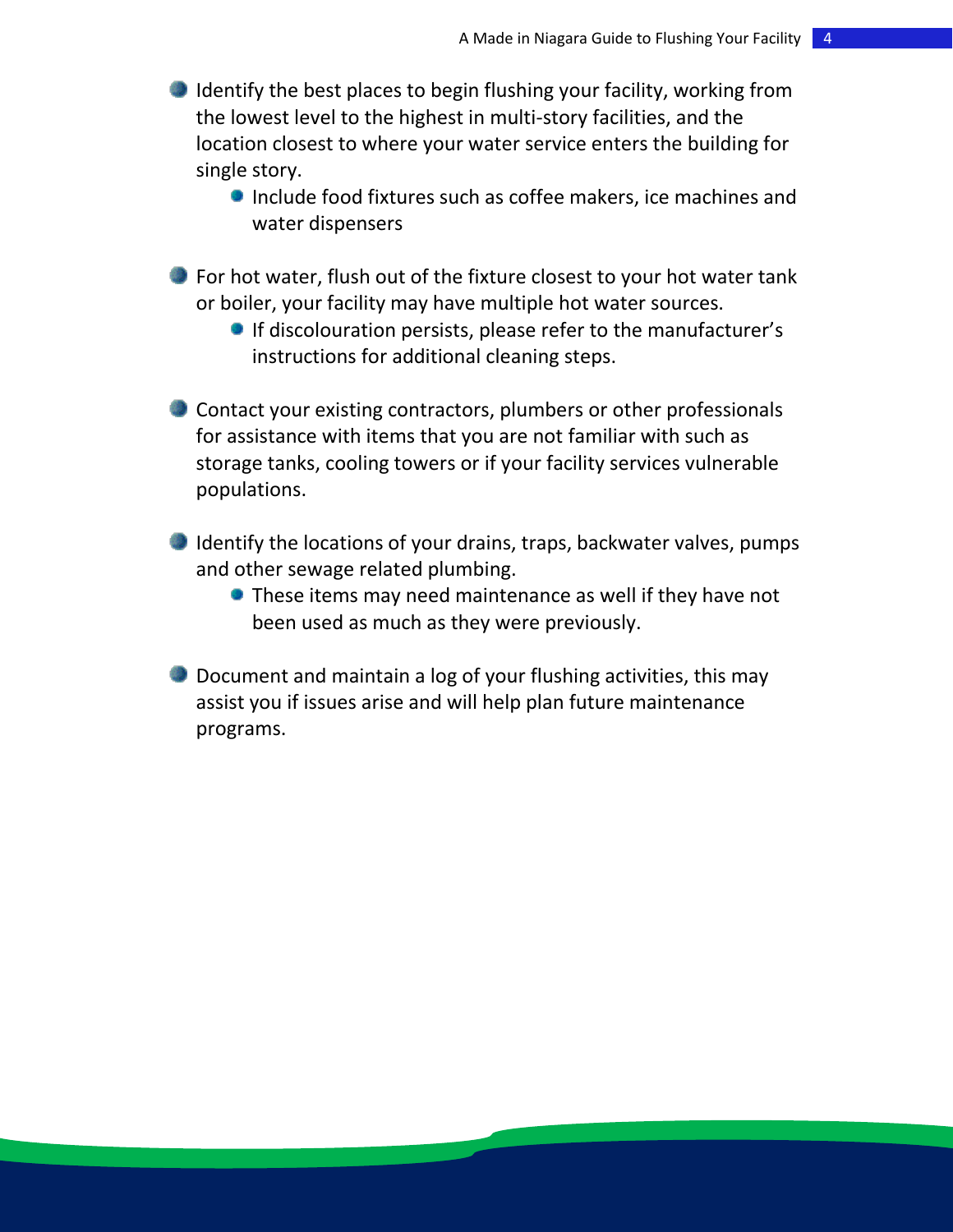## <span id="page-5-0"></span>**The Plan is Ready, Now What?**



Once you've developed your plan, start to flush the lines and plumbing in your facility. Things to keep in mind while you flush throughout your facility:

Start slow! Plumbing and fixtures that have not been used as frequently as before may experience issues such as leaks or pipe failure.

**•The drawings or** sketches from your plan can help mitigate any issues that have arisen.

You may see discoloured

water, if your facility has been closed or had limited use this can be expected.

- **Document the location and duration of fixtures that produced** discoloured water. This will help plan future maintenance.
- **Long piping runs or dead ends may require longer and more** frequent flushing than areas with a higher rate of usage.
- Your local Municipality ensures there is an appropriate level of disinfection throughout the drinking water distribution system.
	- Your facility flushing program will build off the programs already taking place within your Municipality.
- If you are experiencing a sewer smell, it may be the result of emptied or dried plumbing traps, flushing may resolve this issue.
- **Remember, flushing a fixture does not replace cleaning a fixture** including touch points and discharge locations.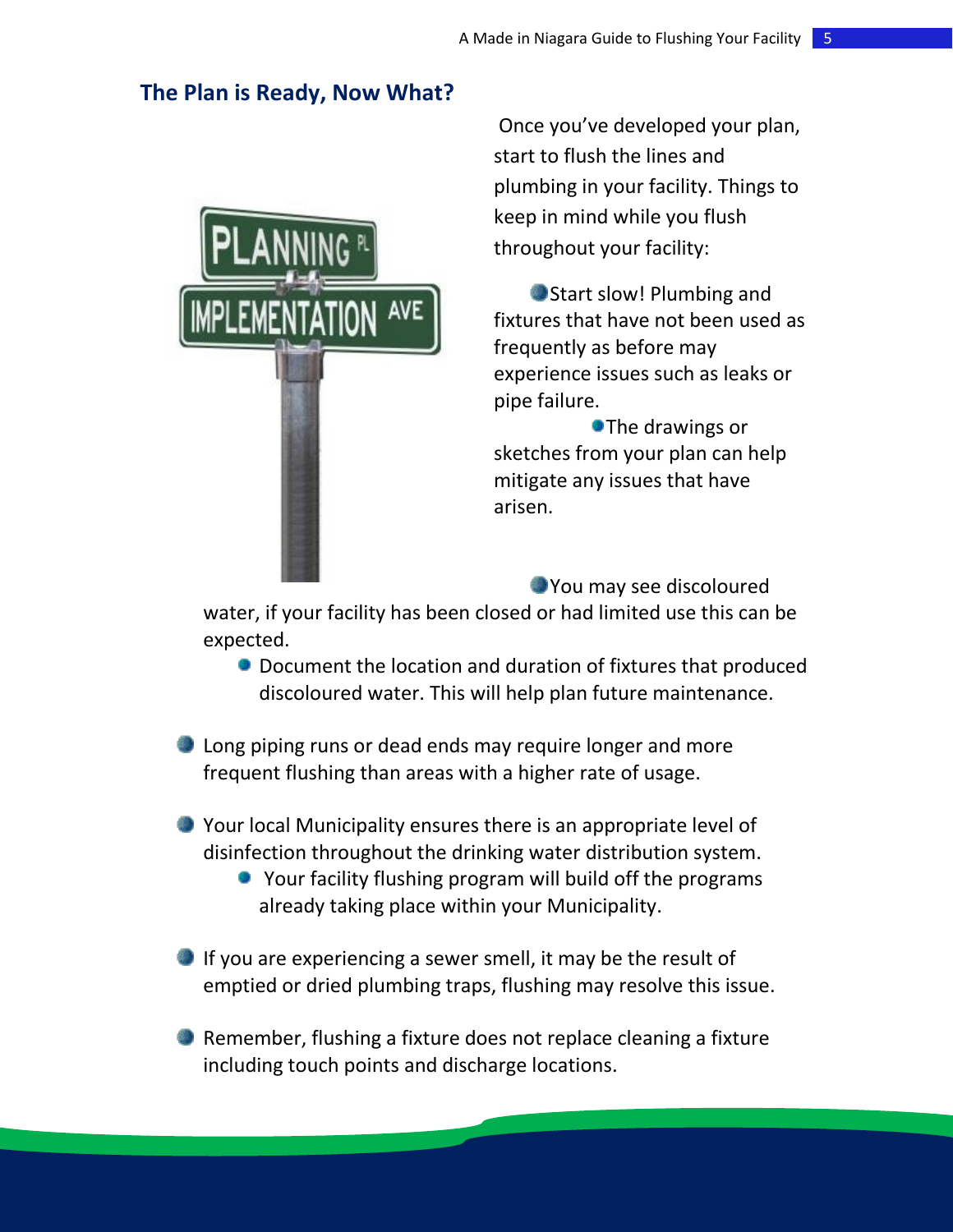## **Appendix A**

<span id="page-6-0"></span>Cut out the tape measure to the left, if you need help determining service diameter.

To measure larger pipes, print a second Diameter Tape with **Start At** set to highest point on first tape and overlap tapes to extend.

Lightly wet paper tape so it sticks to the pipe or tube. Select **Check Scale** to test printed scale against standard ruler.

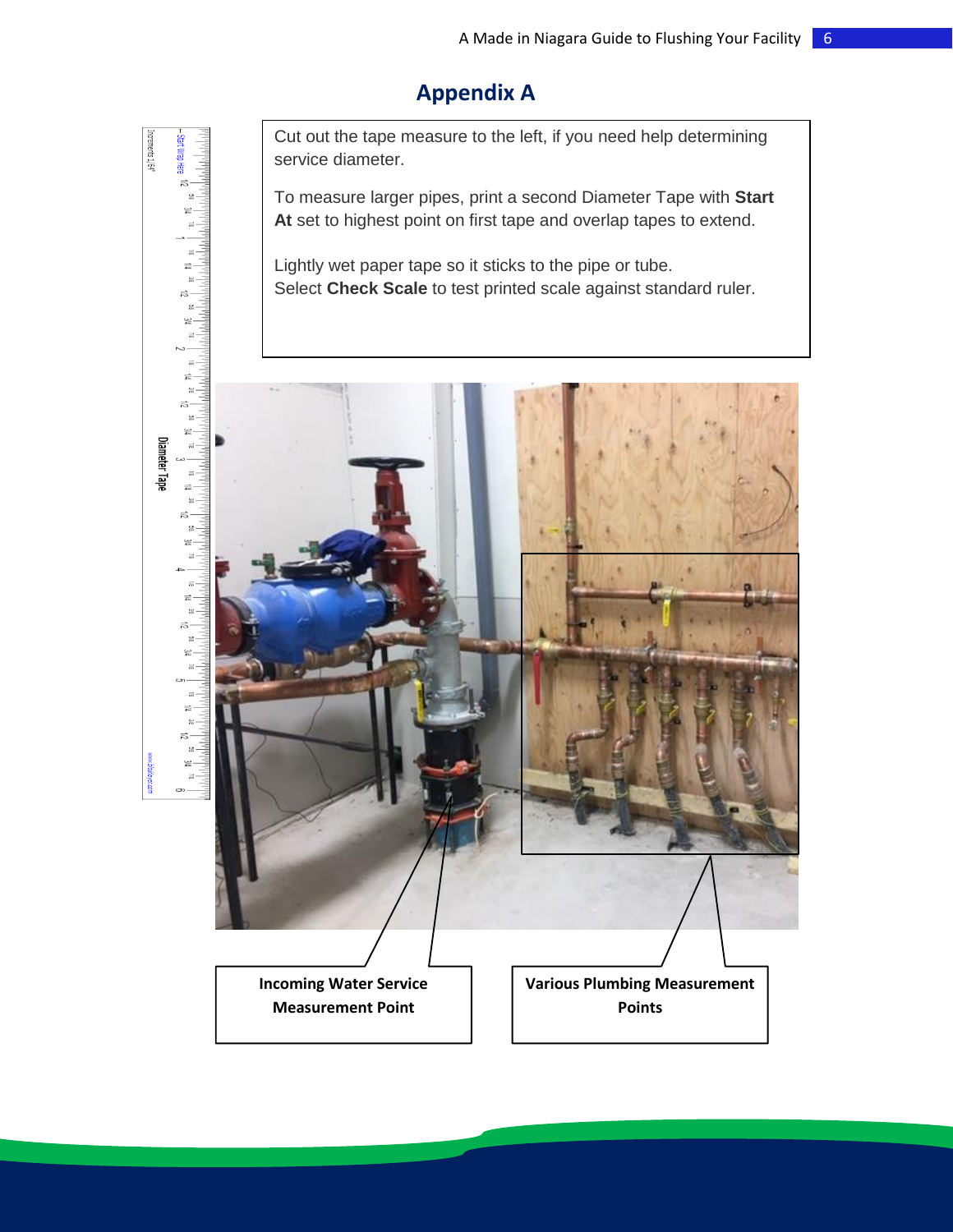## **Appendix B**

#### **CWWA CHECKLIST**

#### <span id="page-7-0"></span>**Re-Opening Buildings - Building Owners/Operators**

#### □ **Before you start - Map or sketch your entire water system**

- $\Box$  Identify zones and include all treatment equipment, pumps, valves, tanks, etc.
- □ list all outlets/fixtures such as taps, fountains, showers, etc.
- □ be sure to include any connected food units like ice or coffee makers

#### □ **Flush your entire system**

- $\Box$  start where the water enters the building and work from closest to furthest, closest zone to furthest zone, closest outlet to furthest outlet
- $\Box$  flushing requirements vary but run the water until the water maintains a constant cold temperature and the disinfectant (like chlorine) is detected
- $\Box$  this should be a rigorous flush so you want to open taps fully (remove the aerator filter or shower head – failure to do so may result in plugged or damaged fixtures) but be aware this could cause greater spray and aerosols
- □ staff should wear appropriate PPE such as gloves, mask (N95 is recommended), and eye cover while flushing
- □ If you are experiencing sewer smell, it may be the result of emptied or dried plumbing traps, flushing may resolve this issue

#### □ **Hot Water**

- $\Box$  Flush your cold water system first then your hot water system
- □ Hot water tanks should be kept above 60 $^{\circ}$ C (140  $^{\circ}$ F) to ensure a temperature over 50˚C throughout the system. Be sure to flush the tank fully to replace all of its water. You may consider draining the tank, but be cautious as this could stir up sedimentation or cause syphoning concerns
- □ Then flush the hot water system from closest to furthest from the tank

#### **Cleaning**

□ If possible, clean, disinfect and rinse all outlets, screens etc.

#### □ **Shocking your system**

- $\Box$  Shock chlorination may only need to be considered if you have a large system with remote branches, storage tanks, or you still detect issues after flushing, if you serve vulnerable populations or have a history of pathogen problems
- □ Such system shocking should be conducted by a water treatment professional

#### □ **Testing**

- □ For smaller buildings, after flushing, you should be able to feel a consistent cold temperature and even detect disinfectant (such as chlorine by smell)
- □ For larger buildings and any building serving vulnerable populations, professional testing is highly recommended
- □ Testing for disinfectant residual simple equipment and/or testing services are available from local water treatment companies, plumbers and pool professionals
- $\Box$  Testing for microbial pathogens for complex systems, buildings serving vulnerable populations, or any with a history of contaminations (like Legionella) – these issues are often related to water in HVAC systems. Your local health unit should be contacted for assistance.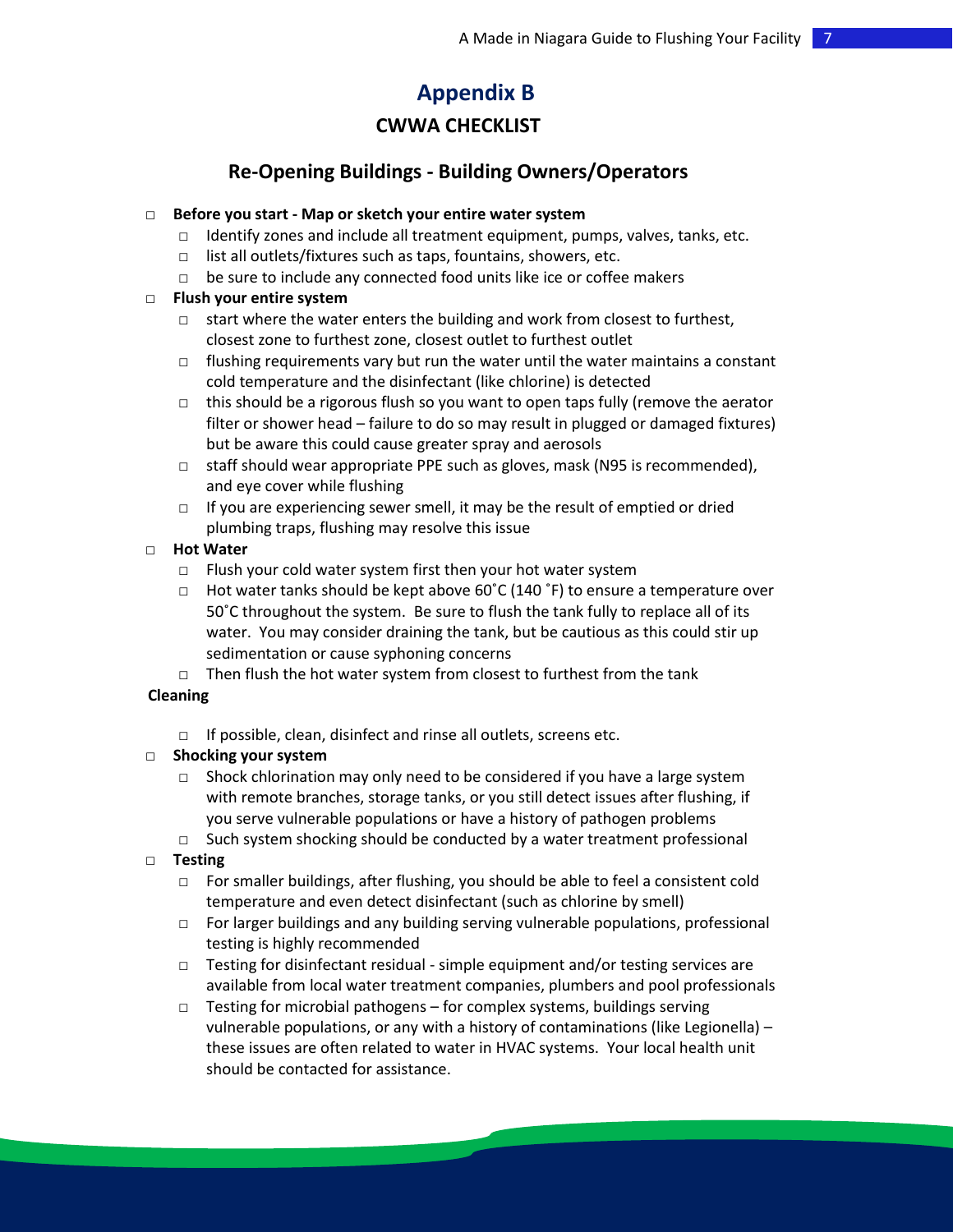## **Appendix C**

<span id="page-8-0"></span>Other Helpful Documents or Guidelines

## **Health Canada**

Guidelines for Canadian drinking water quality summary table.

[https://www.canada.ca/content/dam/hc-sc/migration/hc-sc/ewh](https://www.canada.ca/content/dam/hc-sc/migration/hc-sc/ewh-semt/alt_formats/pdf/pubs/water-eau/sum_guide-res_recom/sum_guide-res_recom-eng.pdf)semt/alt formats/pdf/pubs/water-eau/sum\_guide-res\_recom/sum\_guide[res\\_recom-eng.pdf](https://www.canada.ca/content/dam/hc-sc/migration/hc-sc/ewh-semt/alt_formats/pdf/pubs/water-eau/sum_guide-res_recom/sum_guide-res_recom-eng.pdf)

Guidance for Providing Safe Drinking Water in Areas of Federal Jurisdiction V2

[https://www.canada.ca/en/health-canada/services/publications/healthy](https://www.canada.ca/en/health-canada/services/publications/healthy-living/guidance-providing-safe-drinking-water-areas-federal-jurisdiction-version-2.html)[living/guidance-providing-safe-drinking-water-areas-federal-jurisdiction](https://www.canada.ca/en/health-canada/services/publications/healthy-living/guidance-providing-safe-drinking-water-areas-federal-jurisdiction-version-2.html)[version-2.html](https://www.canada.ca/en/health-canada/services/publications/healthy-living/guidance-providing-safe-drinking-water-areas-federal-jurisdiction-version-2.html)

## **Environmental Science Policy & Research Institute (ESPRI)**

Building Water Quality and Coronavirus: Flushing Guidance for Periods of Low or No Use. [\(https://esprinstitute.org/wp-](https://esprinstitute.org/wp-content/uploads/2020/04/FINAL_Coronavirus-Building-Flushing-Guidance-20200403-rev-1.pdf)

[content/uploads/2020/04/FINAL\\_Coronavirus-Building-Flushing-Guidance-](https://esprinstitute.org/wp-content/uploads/2020/04/FINAL_Coronavirus-Building-Flushing-Guidance-20200403-rev-1.pdf)[20200403-rev-1.pdf\)](https://esprinstitute.org/wp-content/uploads/2020/04/FINAL_Coronavirus-Building-Flushing-Guidance-20200403-rev-1.pdf)

## **American Water Works Association (AWWA)**

Coronavirus (COVID-19) Resources and Tools [\(https://www.awwa.org/Resources-Tools/Resource-Topics/Coronavirus\)](https://www.awwa.org/Resources-Tools/Resource-Topics/Coronavirus)

## **Public Works and Government Services Canada**

MD 15161-2013. Control of Legionella in Mechanical Systems, Chapter 6 – Domestic Water.

[https://www.tpsgc-pwgsc.gc.ca/biens-property/documents/legionella](https://www.tpsgc-pwgsc.gc.ca/biens-property/documents/legionella-eng.pdf)[eng.pdf](https://www.tpsgc-pwgsc.gc.ca/biens-property/documents/legionella-eng.pdf)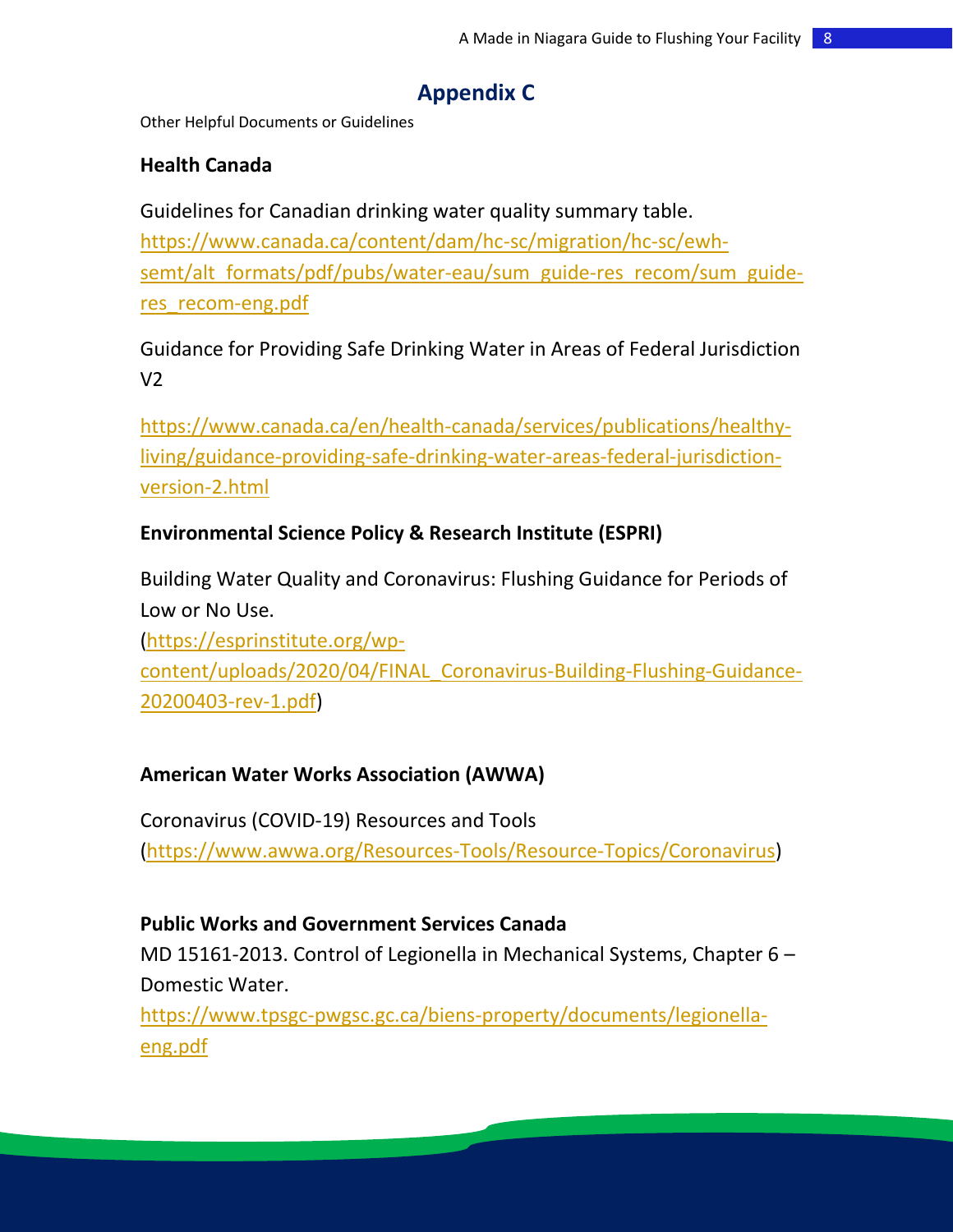## **Proctor CR, Rhoads WJ, Keane T, Salehi M, Hamilton K, Pieper KJ, Cwiertny DM, Prévost M, Whelton AJ.**

Considerations for Large Building Water Quality after Extended Stagnation. [https://www.iapmo.org/media/23699/considerations-for-large-building](https://www.iapmo.org/media/23699/considerations-for-large-building-water-quality-after-extended-stagnation.pdf)[water-quality-after-extended-stagnation.pdf](https://www.iapmo.org/media/23699/considerations-for-large-building-water-quality-after-extended-stagnation.pdf)

#### **Rhoads W, Whelton A, Proctor C.**

Building Water System COVID-19 Guidance Document Evaluation Tool. [https://engineering.purdue.edu/PlumbingSafety/covid19/Guidance-](https://engineering.purdue.edu/PlumbingSafety/covid19/Guidance-Evaluation-Tool.pdf)[Evaluation-Tool.pdf](https://engineering.purdue.edu/PlumbingSafety/covid19/Guidance-Evaluation-Tool.pdf)

#### **ANSI/ASHRAE Standard 188-2018.**

Legionellosis: Risk Management for Building Water Systems [https://www.ashrae.org/technical-resources/bookstore/ansi-ashrae](https://www.ashrae.org/technical-resources/bookstore/ansi-ashrae-standard-188-2018-legionellosis-risk-management-for-building-water-systems)[standard-188-2018-legionellosis-risk-management-for-building-water](https://www.ashrae.org/technical-resources/bookstore/ansi-ashrae-standard-188-2018-legionellosis-risk-management-for-building-water-systems)[systems](https://www.ashrae.org/technical-resources/bookstore/ansi-ashrae-standard-188-2018-legionellosis-risk-management-for-building-water-systems)

### **U.S. Center for Disease Control (CDC)**

Toolkit: Developing a Water Management Program to Reduce Legionella Growth and Spread in Buildings. <https://www.cdc.gov/legionella/wmp/toolkit/index.html>

### **Ontario Municipal Water Association (OMWA)**

Webinar – Exiting One Crisis and Mitigating Another <https://www.omwa.org/water3/may-1-webinar-slides-and-audio-available/>

## **Purdue University. Frequently Asked Questions- Building Water Safety in Response to COVID-19.**

[https://engineering.purdue.edu/PlumbingSafety/covid19/resources/fa](https://engineering.purdue.edu/PlumbingSafety/covid19/resources/faq-building-water-safety) [q-building-water-safety](https://engineering.purdue.edu/PlumbingSafety/covid19/resources/faq-building-water-safety)